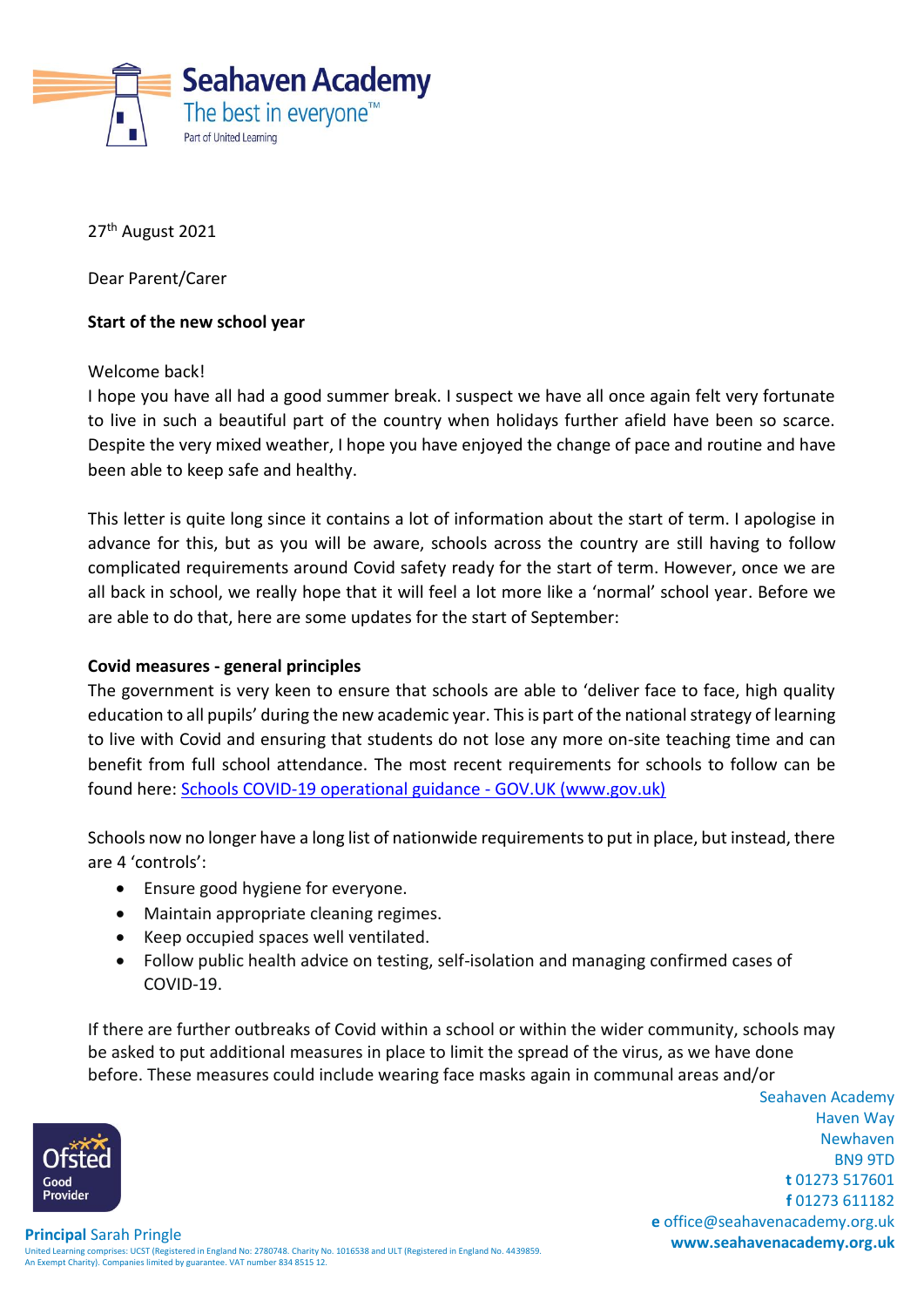classrooms, limiting the mixing of students across year groups, or in more extreme circumstances being advised by Public Health England to arrange for students to work from home using online provision (in which case we would also still have on-site provision for critical workers and vulnerable children groups).

Covid risk assessments will be managed by each school to reflect their context/need and will be updated regularly and maintained on websites as they have been previously. Parents/carers are encouraged to continue to make suggestions and give feedback relating to the school's procedures (or any other issue) by email: [office@seahavenacademy.org.uk](mailto:office@seahavenacademy.org.uk)

# **Guidance for students for the start of term**

- **Masks** will still be worn on school buses and public transport.
- **Masks** will not be needed in school for staff or students. Anyone who wishes to continue to wear a mask may of course do so. There will undoubtedly be both staff and students who will continue to do this.
- **Year group bubbles** will no longer exist. However, we will be keeping separate entrances, exits, lunch/break spaces and tutor bases as the school is much bigger than it was, and this has been very successful in managing larger numbers.
- **Social distancing** will no longer be required.
- **Good hygiene** will be essential. Frequent sanitizing and washing hands will still be required as will 'catch it, bin it, kill it'.
- **Additional cleaning** will still be seen taking place, especially around doors and frequently touched surfaces.
- **After school activities** will now be permitted in mixed age groups along with clubs and activities taking place at lunchtime or during lessons.
- **Keep Up, Catch Up** after school for homework will be running more frequently as we can now combine year groups.
- **Trips and visits** will be able to resume. We have a full programme of trips and visits planned for the year so that we can get out-and-about again as quickly as possible!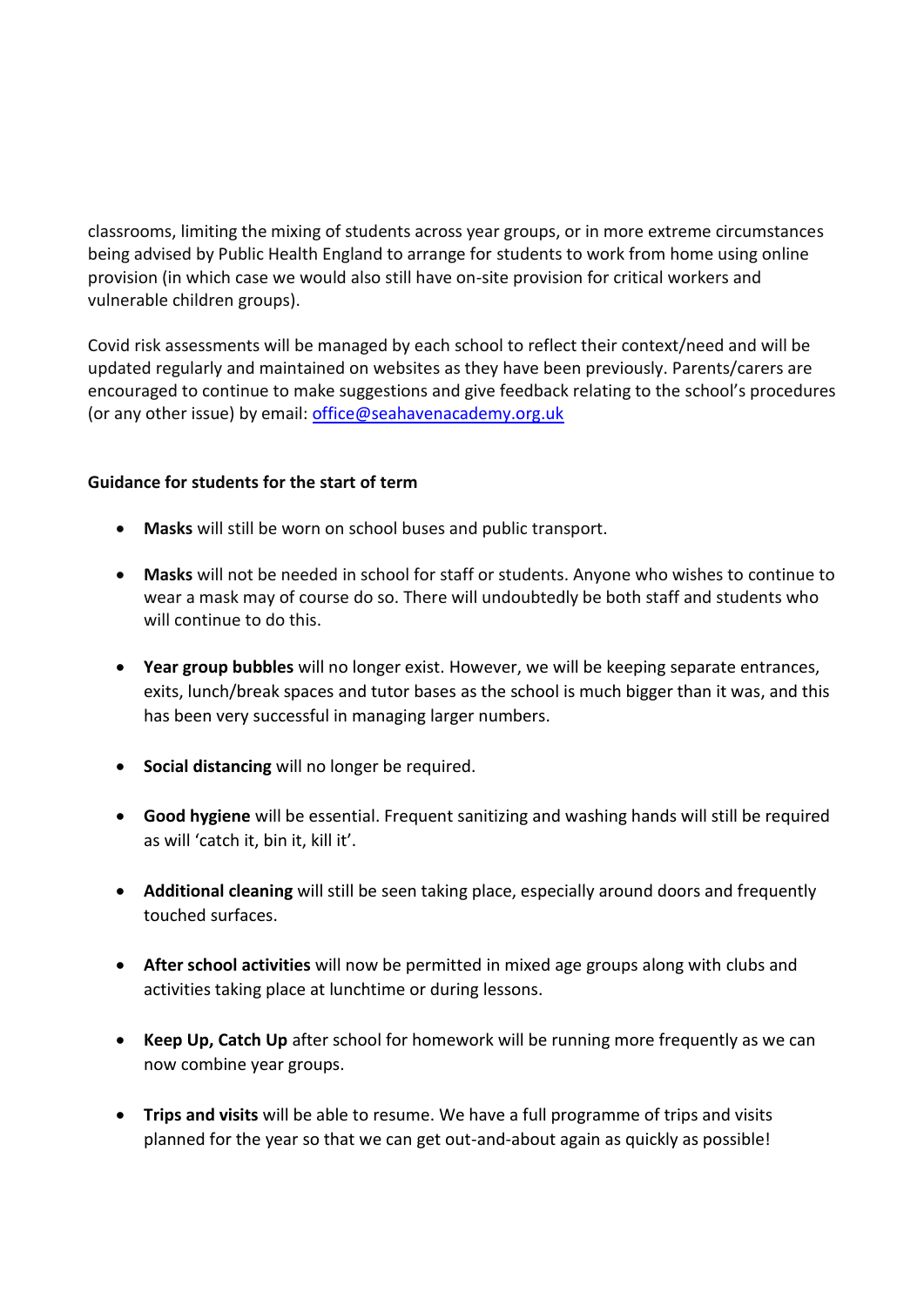## **Lateral Flow Tests**

All students will be required to complete 2 lateral flow tests at the start of term. The first of these will take place next week, before students come back into classes and the second will take place 3- 5 days later whilst they are in school.

Students can come for the first test on a 'drop-in' basis during the times below. Students may arrive at any time during the period allocated to their year group. The tests are quickly completed and students will then be able to leave immediately.

If a student records a positive lateral flow test, we will contact home and they will be required to follow self-isolation guidance, contact the NHS Test and Trace services and take a PCR test to confirm the result. If the PCR test is negative, they will be able to return to school.

Schools will no longer be identifying and sending home the close contacts of students with positive tests.

It is important that as many students as possible come to school next week for the first lateral flow test so that we can start classes promptly the next week. However, if they are unable to attend on the allocated day below, we will continue to carry out testing at the start of term.

| Years 7 and 11 | Wednesday 1 <sup>st</sup> September<br>$2.30 - 4.30pm$ | Gym and Sports Hall -<br>students will be directed to<br>the correct venue |
|----------------|--------------------------------------------------------|----------------------------------------------------------------------------|
| Years 8 and 9  | Thursday 2nd September<br>$2.30 - 4.30pm$              | Gym and Sports Hall -<br>students will be directed to<br>the correct venue |
| Year 10        | Friday 3rd September<br>$2.30 - 3.30$ pm               | Sports Hall                                                                |

If you have not already completed a permission form for the lateral flow tests, please follow the link here: [Covid testing permission form](https://forms.office.com/Pages/ResponsePage.aspx?id=u9aWExWnNUm4gYTW2Uobp3JDJMp_cqJNtJV8JB2U91hUOVpFT0lUSlhDUUtDUU1MSEIwU0dXV0xSVi4u)

Following the tests taken in school, students will be given boxes of tests to complete twice per week at home, at least until the end of September. The government will provide schools with further updates on testing within the next few weeks.

# **Start of term in September: Friday 3rd September and Monday 6th September (8.00am)**

- Years 7 and 11 will return on Friday 3rd September
- Years 8, 9 and 10 will return on Monday 6<sup>th</sup> September